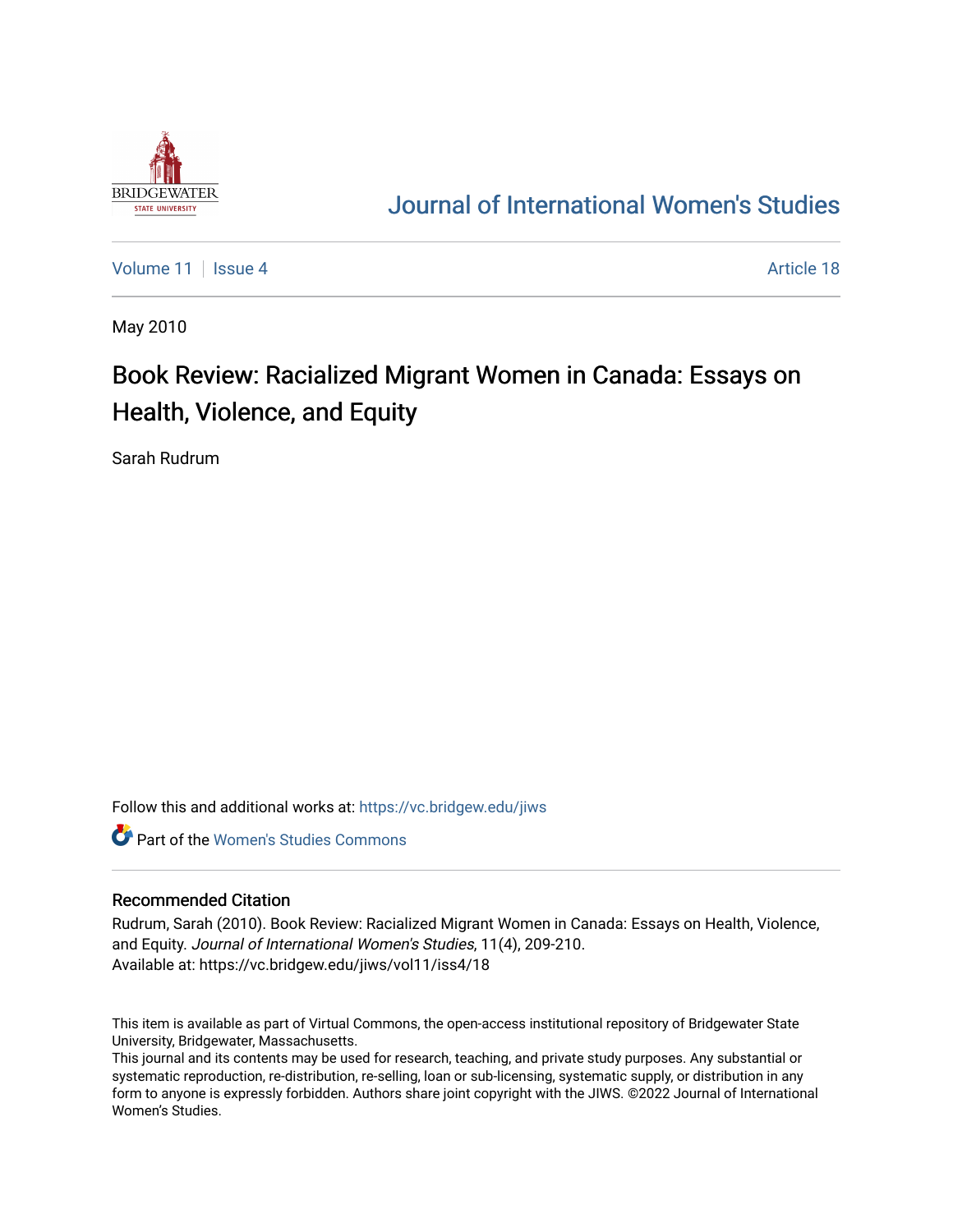*Racialized Migrant Women in Canada: Essays on Health, Violence, and Equity.* 2009. Vijay Agnew (editor). Toronto: University of Toronto Press. 329 pp. \$35.00 (Paperback).

## Reviewed by Sarah Rudrum<sup>[1](#page-1-0)</sup>

*Racialized Migrant Women in Canada: Essays on Health, Violence, and Equity* aims to document inequalities experienced by Canada's migrant women who are affected by racialization -- the process of constructing "race" as a socially meaningful category through attaching special and differential significance to features of people's appearance, voice, language or place of origin. Editor Vijay Agnew brings together diverse interdisciplinary voices, highlighting the breadth of research in this area, yet returning to consistent themes throughout. Her focus in bringing the collection together was on documenting inequalities rather than on "an abstract and theoretical discussion of the nature and form of equality" (30). However, the strength of this collection lies not only in documenting the effect of systemic inequalities on the lives of migrant women, but also in its interesting demonstration of the various theoretical models used by scholars of inequality.

The book's three sections focus on violence, health, and equity with contributions by writers from a range of disciplines including sociology, law, nursing, and migration. While the theoretical and methodological approaches are varied, several themes emerge*.* In particular, many of the pieces discuss problems associated with the large numbers of women immigrating as sponsored dependants within the family class category. The chapter, "Gender, Migration and Health" highlights the risks to women who are dependent on their abusive partners to maintain their immigration status, and note that the category erases women's educational and employment background and potential. In her strong piece "The Complicity of the State in the Intimate Abuse of Women," Janet Mosher elaborates on how immigration policies exacerbate the vulnerability of women to intimate violence, focusing on barriers to social services, such as the policy making accessing social services a reason to deny permanent residency.

Monica Boyd and Jessica Yiu note that another shortcoming of Canadian policy, the failure to recognize foreign diplomas, is potentially feminized through women's arrival as sponsored dependants to primary applicant spouses. Louise Racine's contribution on "Haitian Canadians' Experience of Racism in Quebec" also emphasizes the negative effects of the failure to recognize foreign diplomas, citing a participant who said "'that's where social integration starts. . . you have to open doors'".

While there is no attempt to create a universal theoretical framework, the value of intersectionality, social determinants of health and population health frameworks, and a critique of Canadian multiculturalism are revisited by several authors. Bilkis Visandjée and her co-authors provide an exploration of the potential of a gendered social capital framework to improve public policy, with insights that articulate well with Jill Hanley's description of "Challenging Gendered and Ethno-Racial Assumptions in Organizing for Housing Rights".

Agnew's introduction includes an excellent review of Canadian immigration policies and settlement services, including their historical basis, and is a strong platform

Journal of International Women's Studies Vol. 11 #4 May 2010 209

 $\overline{a}$ 

<span id="page-1-0"></span><sup>&</sup>lt;sup>1</sup> Sarah Rudman is a PhD Student in the Centre for Women's and Gender Studies at the University of British Columbia.